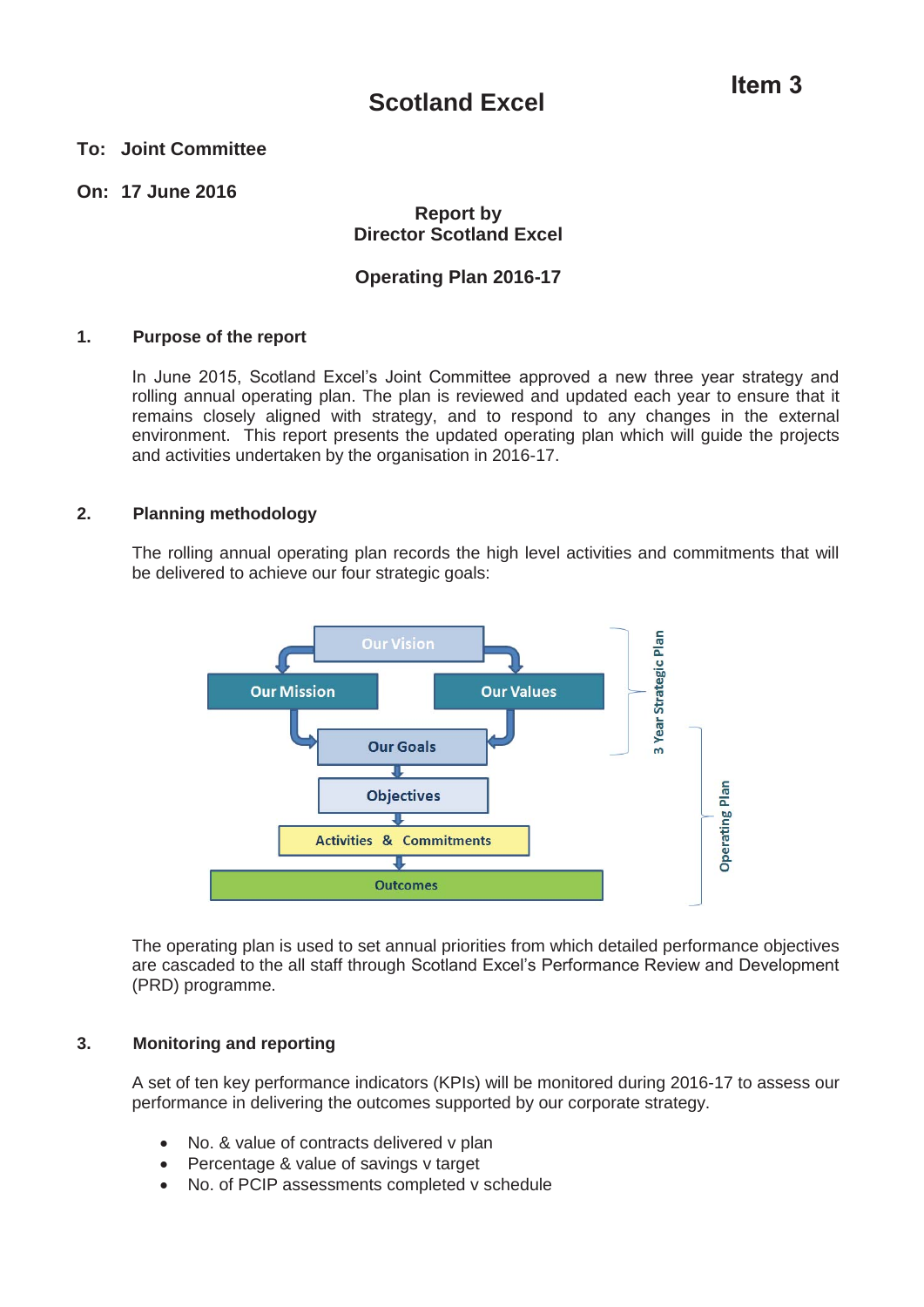- No. of Scottish suppliers & percentage SMEs
- No. of Community Benefits realised
- Customer satisfaction statistics & trends
- Website usage statistics & trends
- $\bullet$  Media coverage v target
- Income from associate members v target
- Staff turnover v headcount

KPI figures will be updated quarterly and included within reports summarising the progress made against operating plan priorities. These reports will be produced at the end of each quarter and submitted to the Executive Sub-Committee at the next scheduled meeting. Half yearly and annual reports will also be submitted to Joint Committee meetings.

### **4. Recommendation**

The members of the Joint Committee are invited to note and approve the updated operating plan for 2016-17.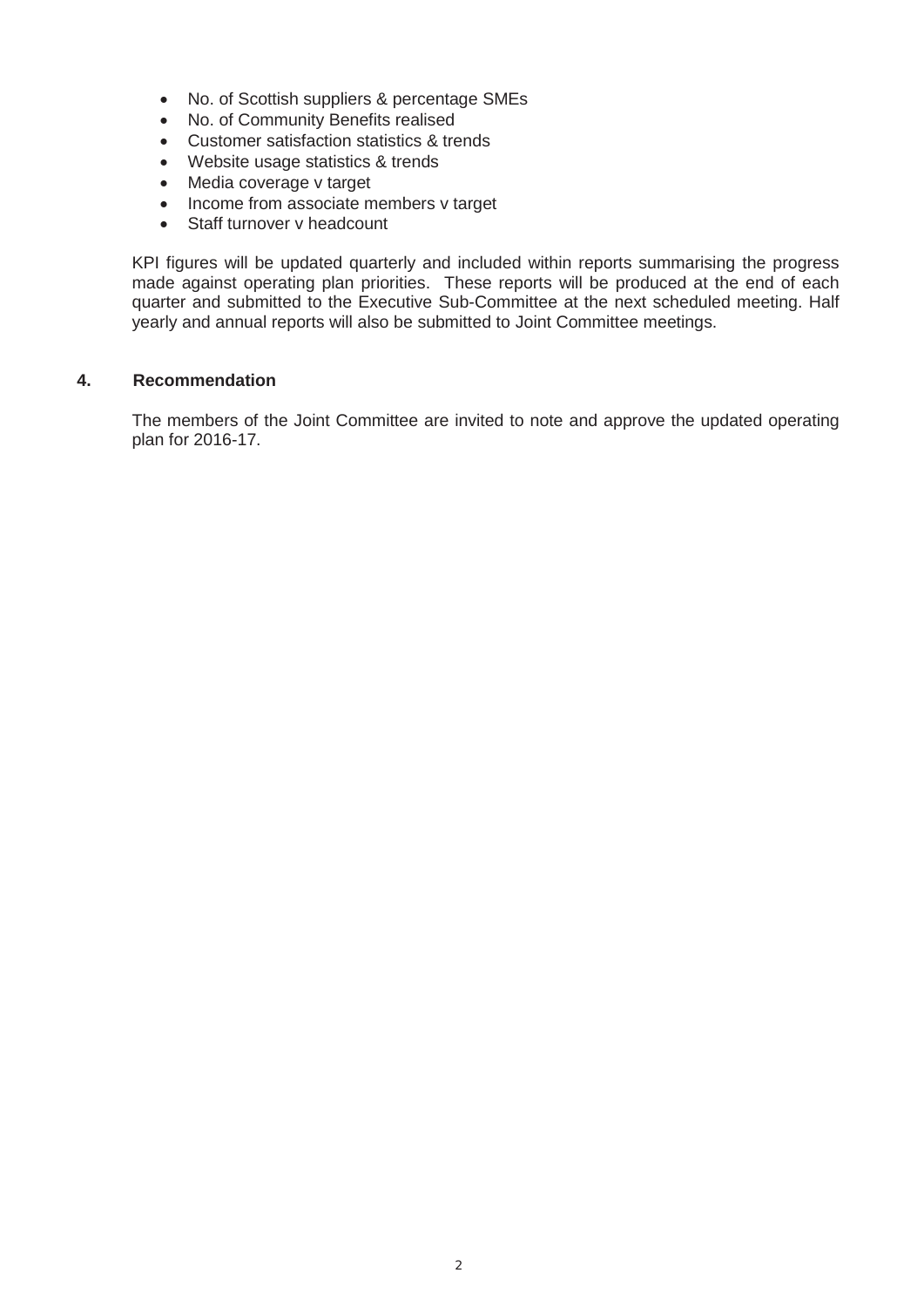**Appendix 1** 



# **Operating Plan 01 April 2016 – 31 March 2017**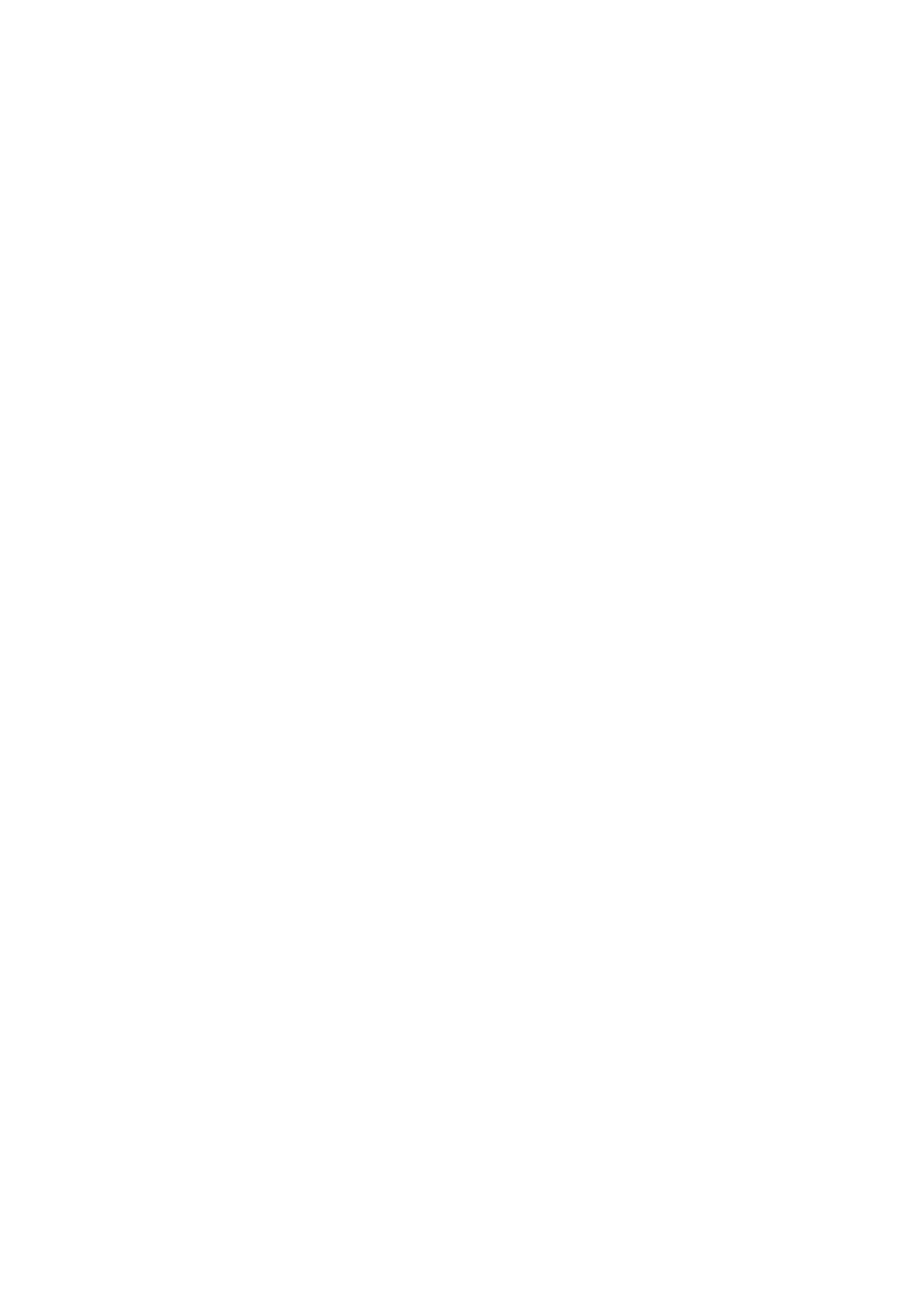### **Introduction**

Scotland Excel is the Centre of Procurement Expertise for the local government sector. Established in 2008, we deliver shared services for collaborative procurement, and lead initiatives to increase procurement capability across the sector though learning and development, consultancy and the development of methodologies, tools and guidance to support good practice.

Our contracts and services aim to increase efficiency and ensure money is saved to protect front line public services. Our strategic approach to procurement has supported innovation in service delivery, helped to deliver national and local policies, and brought wider economic, environmental and social benefits to communities through sustainable procurement and supplier development.

In 2015, we published a new three year corporate strategy to underpin the next phase of growth for our organisation, and ensure our long term sustainability as a successful local government shared service. The strategy has been designed to meet current and future requirements of local authorities identified through extensive stakeholder engagement, consultation and research.

Our vision is to be the shared service partner of choice for the local government sector by ensuring that everything we do delivers value to our customers and their communities. The strategy map on page 3 provides an overview of our business goals and strategic objectives, and the full strategy document is available to download from our website.

To support the strategy, we have developed a rolling annual operating plan to record the high level activities and commitments we will deliver to achieve our business goals. The plan is used to set annual priorities and develop detailed action plans for the organisation which are cascaded as annual performance objectives for employees.

This is second iteration of the plan which reflects the progress that has been made over the past year and responds to changes in our external environment. Our annual progress report for 2015-16 provides information on the activities undertaken to date, and can be used to track the evolution of the operating plan.

The operating plan will continue to be reviewed and updated annually to reflect further progress and ensure our strategy remains on track. We will also use these annual reviews to assess what we have achieved in relation to the eight outcomes identified in the strategy map. An assessment for 2015-16 can be found on page 4.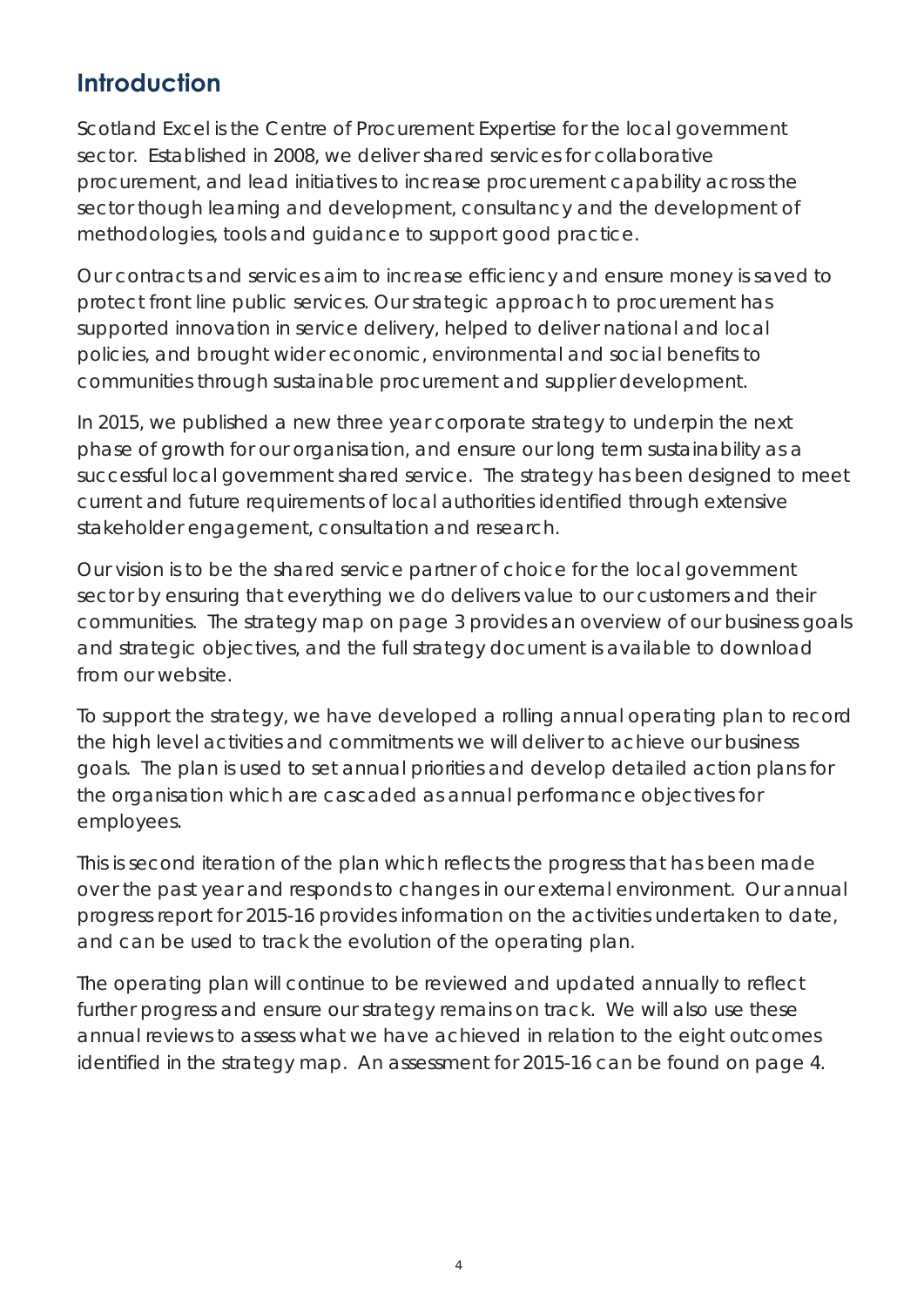# **Strategy Map**

| <b>Vision</b>                                                                                                                                                                                                                                                                                |                                                                                                           |                                                                |                                                                                                            |
|----------------------------------------------------------------------------------------------------------------------------------------------------------------------------------------------------------------------------------------------------------------------------------------------|-----------------------------------------------------------------------------------------------------------|----------------------------------------------------------------|------------------------------------------------------------------------------------------------------------|
| To be the shared service partner of choice for the Local Government sector                                                                                                                                                                                                                   |                                                                                                           |                                                                |                                                                                                            |
|                                                                                                                                                                                                                                                                                              |                                                                                                           | <b>Mission</b>                                                 |                                                                                                            |
| To deliver <b>effective</b> and <b>customer-orientated</b> shared services which support <b>collaborative</b> , <b>innovative</b><br>and sustainable public services, add measurable value for our customers, and bring tangible<br><b>benefits</b> for local communities and service users. |                                                                                                           |                                                                |                                                                                                            |
|                                                                                                                                                                                                                                                                                              |                                                                                                           | <b>Values</b>                                                  |                                                                                                            |
| Professional • Courageous • Respectful • Integrity                                                                                                                                                                                                                                           |                                                                                                           |                                                                |                                                                                                            |
| <b>Outcomes</b>                                                                                                                                                                                                                                                                              |                                                                                                           |                                                                |                                                                                                            |
| Our services support the<br>effective and efficient<br>delivery of public services                                                                                                                                                                                                           | Our services support the<br>implementation of national<br>and local policy priorities                     | Our customers receive<br>relevant communication<br>and support | Our people, policies,<br>processes and technology<br>optimise our value                                    |
| Our expertise supports<br>continuous improvement in<br>our sector's procurement<br>performance                                                                                                                                                                                               | Our services help to deliver<br>positive and sustainable<br>outcomes for communities<br>and service users | Our reputation<br>demonstrates the value of<br>collaboration   | Our customers are satisfied<br>with our services and<br>achieve a measurable return<br>on their investment |
| Goals                                                                                                                                                                                                                                                                                        |                                                                                                           |                                                                |                                                                                                            |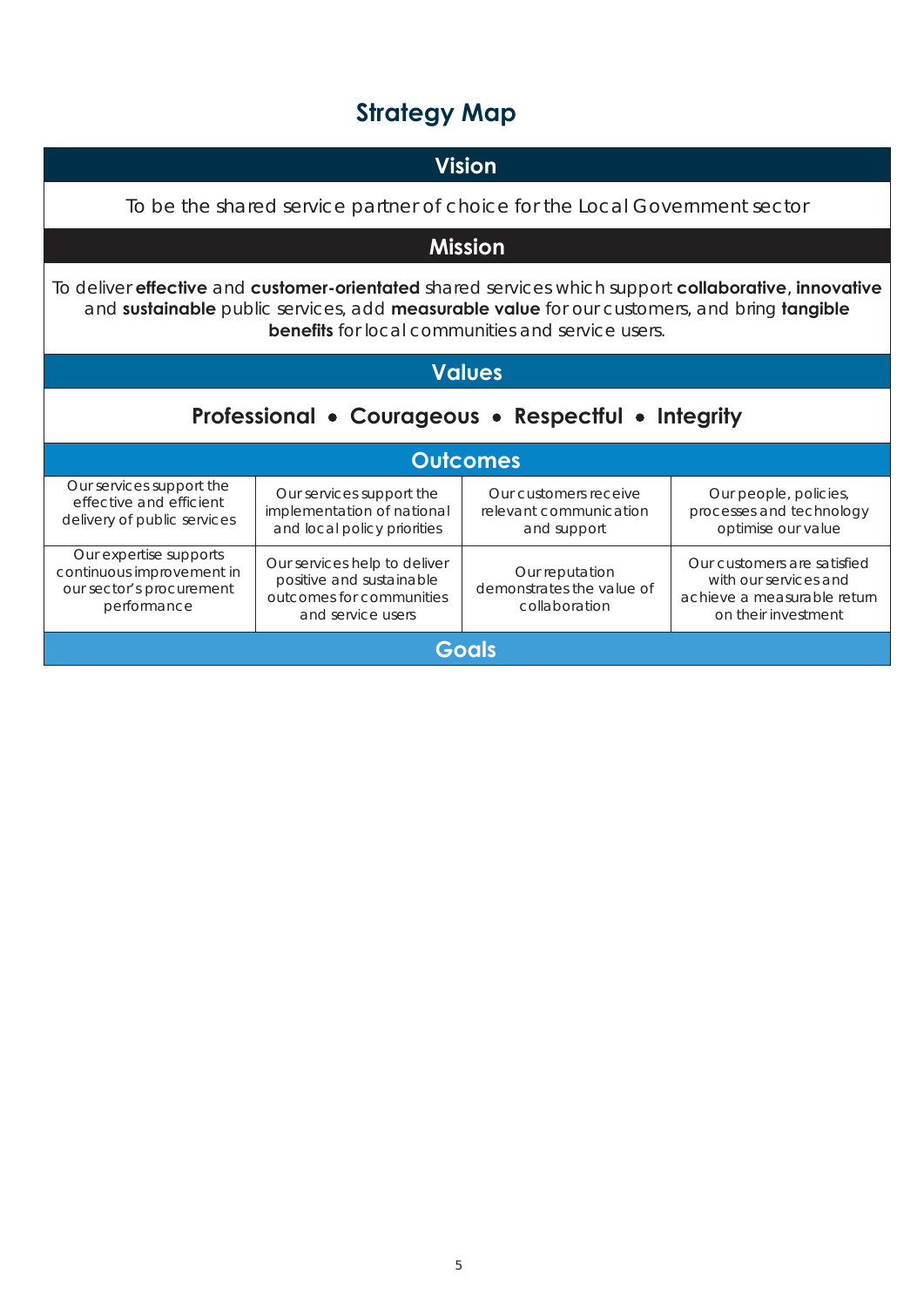| 1: Supporting the<br>delivery of better<br>and more effective<br>public services                                                                | 2: Being sustainable in<br>everything we do                                                                                                       | 3: Placing customers<br>at the heart of our<br>business                                                                | 4: Becoming the partner<br>of choice for<br>delivering shared<br>services                                                                |
|-------------------------------------------------------------------------------------------------------------------------------------------------|---------------------------------------------------------------------------------------------------------------------------------------------------|------------------------------------------------------------------------------------------------------------------------|------------------------------------------------------------------------------------------------------------------------------------------|
| <b>Strategic objectives:</b>                                                                                                                    | <b>Strategic objectives:</b>                                                                                                                      | <b>Strategic objectives:</b>                                                                                           | <b>Strategic objectives:</b>                                                                                                             |
| 1.1 Deliver a range of<br>collaborative<br>procurement and<br>supplier development<br>services which support<br>customers at a<br>strategic and | 2.1 Work with<br>stakeholders to<br>develop procurement<br>strategies which<br>support the delivery<br>of national and local<br>policy priorities | 3.1 Work with customers<br>to develop and<br>implement bespoke<br>plans for maximising<br>the value of our<br>services | 4.1 Implement<br>organisational<br>development policies<br>which support a highly<br>skilled, motivated and<br>engaged workforce         |
| operational level                                                                                                                               |                                                                                                                                                   | 3.2 Develop robust                                                                                                     | 4.2 Implement best                                                                                                                       |
| 1.2 Deliver a range of<br>shared services which<br>support customers in<br>the development of<br>their professional,                            | 2.2 Deliver positive and<br>measurable social,<br>economic and<br>environmental impact<br>to local communities                                    | communications<br>strategies which<br>support customer<br>engagement and<br>position Scotland<br><b>Excel and its</b>  | practice processes and<br>technology which<br>support the efficient<br>and effective delivery<br>of services to customers                |
| organisational and<br>commercial capability                                                                                                     | 2.3 Lead and support<br>customers in the<br>development and                                                                                       | customers as leaders<br>in public procurement<br>/shared services                                                      | 4.3 Implement robust<br>strategies, governance,<br>risk management and                                                                   |
| 1.3 Deliver a range of new<br>shared services which<br>support the<br>effectiveness and<br>efficiency of customer<br>operations                 | implementation of<br>best practice in<br>sustainable<br>procurement                                                                               | 3.3 Represent the views<br>and needs of<br>customers in the wider<br>stakeholder<br>environment                        | funding models which<br>demonstrate a<br>measurable return on<br>investment to<br>customers and secure<br><b>Scotland Excel's future</b> |

# **Progress against outcomes**

During 2015-16, our activities achieved the following outcomes. A more detailed report on our progress during 2015-16 is published on our website, along with case studies outlining the impact of our work.

| Our services support the effective and efficient                                                                                                                                                                                                                                                                                                                               | Our expertise supports continuous improvement                                                                                                                                                                                                                                                                                       |
|--------------------------------------------------------------------------------------------------------------------------------------------------------------------------------------------------------------------------------------------------------------------------------------------------------------------------------------------------------------------------------|-------------------------------------------------------------------------------------------------------------------------------------------------------------------------------------------------------------------------------------------------------------------------------------------------------------------------------------|
| delivery of public services                                                                                                                                                                                                                                                                                                                                                    | in procurement performance                                                                                                                                                                                                                                                                                                          |
| • New contracts delivered for care homes for<br>adults with learning difficulties and buildings<br>related engineering consultancy<br>• Health and social care event held to explore<br>opportunities to provide procurement<br>support to Integrated Joint Boards (IJBs)<br>• Enhanced procurement and contract<br>management provided for the National<br>Care Home Contract | • 42 training courses delivered to 526<br>delegates as part of the Enhancing<br>Procurement Capabilities programme<br>• Practitioner workshops held on workforce<br>matters, community benefits, and the<br>European Single Procurement Document<br>• Support provided for local authority<br>procurement transformation programmes |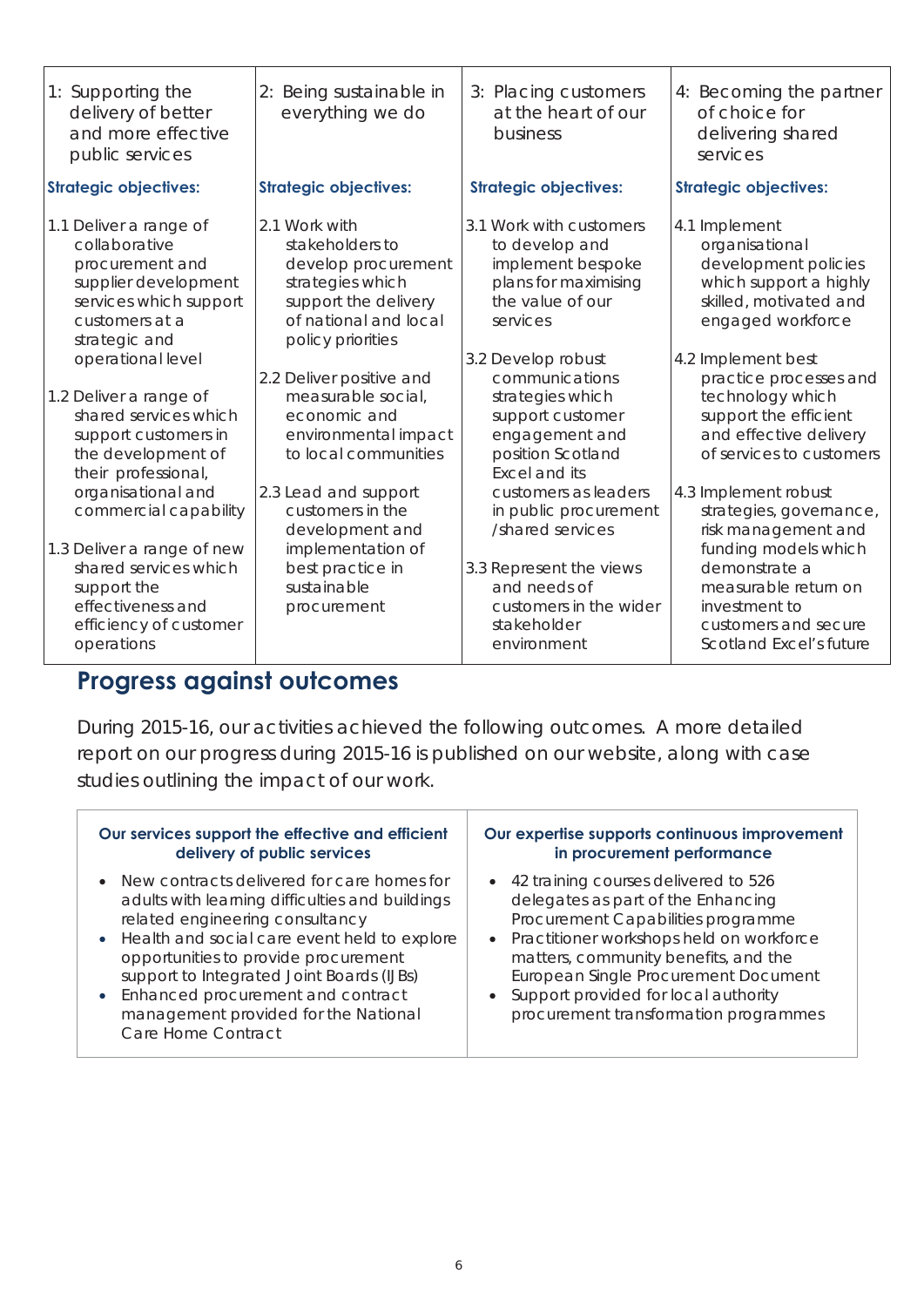| Our services support the implementation of<br>national and local policy priorities<br>Care home for adults contract developed in<br>line with the national 'Keys to Life' policy<br>Groceries tender included local produce<br>$\bullet$<br>options to support Scottish SMEs and the<br>national Dairy Action Plan<br>All suppliers encouraged to pay the Living<br>Wage, and workforce matters scored in<br>tenders where appropriate | Our services help to deliver positive and<br>sustainable outcomes for communities and<br>service users<br>Community benefits delivered 32<br>$\bullet$<br>apprenticeships, 12 jobs and 7,515 hours of<br>work experience<br>£400m spend with Scottish-based suppliers,<br>$\bullet$<br>of which 65% is with SMEs<br>Community meals contact supports<br>independent living and involved service                                                              |
|----------------------------------------------------------------------------------------------------------------------------------------------------------------------------------------------------------------------------------------------------------------------------------------------------------------------------------------------------------------------------------------------------------------------------------------|--------------------------------------------------------------------------------------------------------------------------------------------------------------------------------------------------------------------------------------------------------------------------------------------------------------------------------------------------------------------------------------------------------------------------------------------------------------|
| Our customers receive relevant communication<br>and support<br>Scotland Excel News launched to provide<br>regular updates to all stakeholders<br>Category newsletters re-launched to<br>provide contract updates for procurement<br>and technical stakeholders<br>Website refresh includes an enhanced<br>contract directory in response to customer<br>feedback                                                                       | users in the evaluation<br>Our reputation demonstrates the value of<br>collaboration<br>22 print and online news stories generated<br>by press releases<br>Scotland Excel staff invited to speak at 11<br>events and conferences<br>Winner of 3 categories at the GO Awards<br>$\bullet$<br>(Scotland), and of the National GO Award<br>for Initiative or Innovation of the Year                                                                             |
| Our people, policies, processes and technology<br>optimise our value<br>Transformation programme initiated to<br>support improvement in six key business<br>areas<br>Contract and supplier management<br>programme reviewed to increase efficiency<br>and improve reporting<br>ICT infrastructure review initiated to ensure<br>optimum technology platform for business<br>efficiency                                                 | Our customers are satisfied with our services and<br>achieve a measurable return on their investment<br>Estimated savings of £15.5m achieved in<br>$\bullet$<br>2015, representing a return of £5 for every £1<br>invested in Scotland Excel<br>Pilot opportunity assessments with 7 councils<br>have identified up to £6m additional savings<br>potential<br>Review of account management services<br>and reports initiated to improve value to<br>councils |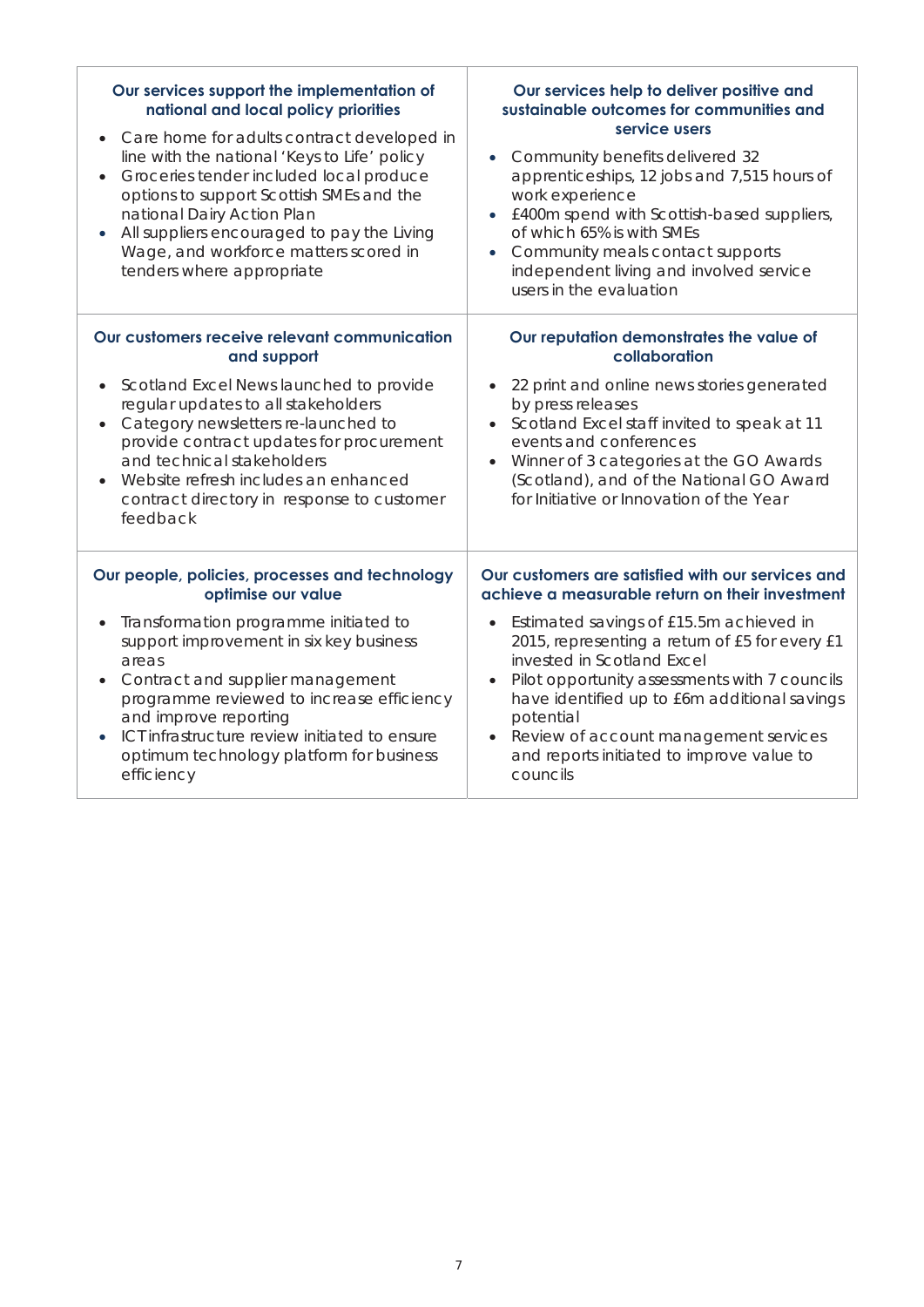## **Priorities for 2016-17**

Summary of the key activities and commitments we have identified for this year:

#### **Goa1 1: Supporting the delivery of better and more effective public services**  • Continue to implement the contract delivery plan to March 2017 and pursue options for extending the plan beyond this date • Pilot and roll out a new approach to Contract and Supplier Management (CSM) • Deliver an integrated programme of supplier development activity including future plans for the Supplier Excellence Awards • Complete the first cycle of national Procurement and Commercial Improvement Programme (PCIP)assessments • Implement a refreshed procurement capability programme aligned to council development needs • Deliver a new learning and development strategy including the roll out of eLearning capability • Develop a strategy for encouraging and supporting new entrants to procurement • Investigate new shared service offerings which provide further efficiencies for members **Goa1 2: Being sustainable in everything we do**  • Continue to implement plans to provide procurement support for Integrated Joint Boards (health and social care) • Continue to provide participating councils with procurement and contract management support for the National Care Home Contract • Develop plans to support the delivery of frameworks for adult supported living and care at home • Continue to support national and local policy initiatives through procurement • Develop a strategy for engaging with supported businesses • Develop enhanced monitoring and reporting for community benefits and local economic impact • Continue to support local government environmental duties and policies • Develop a sustainable procurement strategy and continue to support councils with sustainable procurement practice **Goa1 3: Placing customers at the heart of our business**  • Continue to implement a refreshed portfolio of personalised account management services for local authorities • Complete and embed the stakeholder engagement strategy to ensure customers are at the centre of all business activity • Launch and manage the refreshed Scotland Excel website as the organisation's key source of corporate and contract information • Increase the profile of Scotland Excel and our stakeholders through a programme of marketing and communications activity • Develop and implement a strategy for the recruitment and retention of associate members • Continue to develop and strengthen relationships with external stakeholders to represent and champion the views of our sector **Goa1 4: Becoming the partner of choice for delivering shared services**  • Develop and deliver an organisational development strategy to support staff recruitment, retention, performance and engagement • Continue to manage Scotland Excel's transformation programme to support the delivery of corporate strategy and plans • Finalise a rolling plan for reviewing and evaluating key business processes and policies • Continue ICT and systems development to support the delivery of corporate strategy • Continue to review governance arrangements to create a robust framework for delivering the organisation's activities • Continue to implement plans for improving data management and business intelligence • Continue to develop a sustainable funding and delivery model for Scotland Excel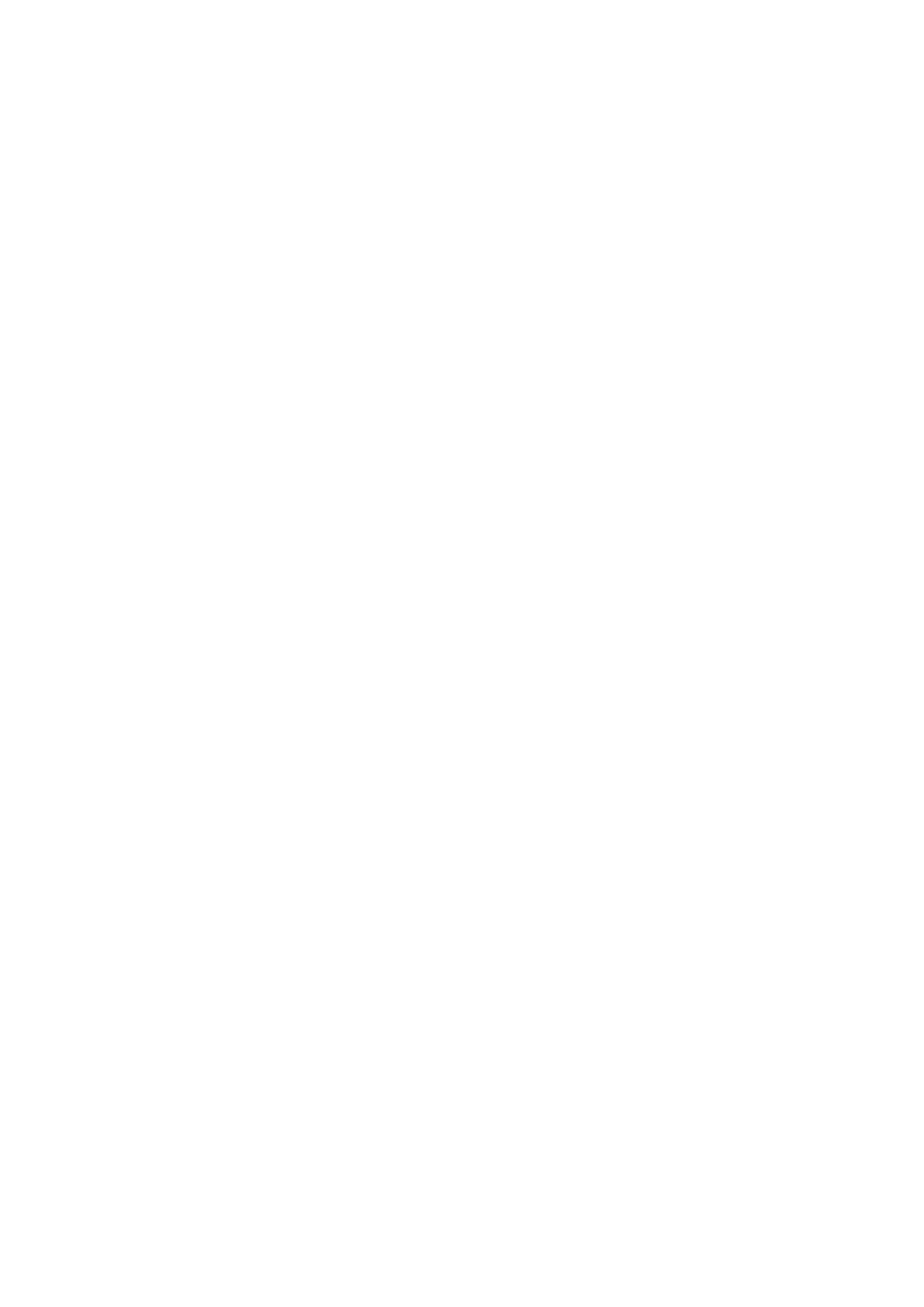| E                                                         |
|-----------------------------------------------------------|
|                                                           |
|                                                           |
| the delivery of beffer and more effective public servicer |
|                                                           |
| ĺ                                                         |
|                                                           |
|                                                           |
|                                                           |
|                                                           |
|                                                           |

**Strategic objectives** 

**Strategic objectives** 

| $\overline{\phantom{0}}$ |                                                                                                                    | plier development services which support customers at a strategic and operational level<br>Deliver a range of collaborative procurement and sup                                                                                                                                                                                                                                                                                                                                                                        |
|--------------------------|--------------------------------------------------------------------------------------------------------------------|------------------------------------------------------------------------------------------------------------------------------------------------------------------------------------------------------------------------------------------------------------------------------------------------------------------------------------------------------------------------------------------------------------------------------------------------------------------------------------------------------------------------|
| $\frac{1}{2}$            |                                                                                                                    | Deliver a range of shared services which support customers in the development of their professional, organisational and commercial capability                                                                                                                                                                                                                                                                                                                                                                          |
| $\frac{3}{2}$            |                                                                                                                    | Deliver a range of new shared services which support the effectiveness and efficiency of customer operations                                                                                                                                                                                                                                                                                                                                                                                                           |
|                          |                                                                                                                    |                                                                                                                                                                                                                                                                                                                                                                                                                                                                                                                        |
| Activity                 |                                                                                                                    | Commitment                                                                                                                                                                                                                                                                                                                                                                                                                                                                                                             |
|                          | strategic priorities of member<br>contract plan aligned to the<br>(a) Develop and implement a<br>authorities       | Explore new approaches to funding and resourcing emerging procurement opportunities including chargeable<br>flexible workforce model that allows the pursuit of emerging opportunities to expand the<br>e of new contract opportunities identified and agreed with local authority stakeholders<br>Ensure renewed contracts continue to focus on current strategic priorities<br>services, partnership working and portfolio restructuring<br>Deliver a rolling schedul<br>Continue to operate a<br>contract portfolio |
|                          | (b) Develop and implement a<br>strategy and plan for the<br>delivery of contract and<br>supplier management        | Implement a new approach to Scotland Excel's contract and supplier management (CSM) programme ensuring<br>nnual contract management reports for all contracts to support continuous improvement<br>process and system provide detailed intelligence on contract and supplier performance<br>Continue to produce a<br>that the methodology,                                                                                                                                                                             |
|                          | (c) Develop and implement a<br>strategy and plan for<br>improving supplier<br>performance                          | Identify and work with key suppliers within each category to explore the potential for developing long term<br>ogramme of supplier development activity as part of Scotland Excel's CSM model<br>rt the long term future of Scotland Excel's Supplier Excellence Awards<br>value to the solutions they provide to councils<br>Deliver an integrated pr<br>Develop plans to suppo<br>partnerships which add                                                                                                             |
|                          | (d) Manage the rollout of a new<br>capability assessment to the<br>local government sector<br>national procurement | Review outputs and work with national procurement partners to agree future plans for capability assessments<br>and Commercial Capability (PCIP) assessments for participating local authorities by<br>Complete Procurement<br>October 2016                                                                                                                                                                                                                                                                             |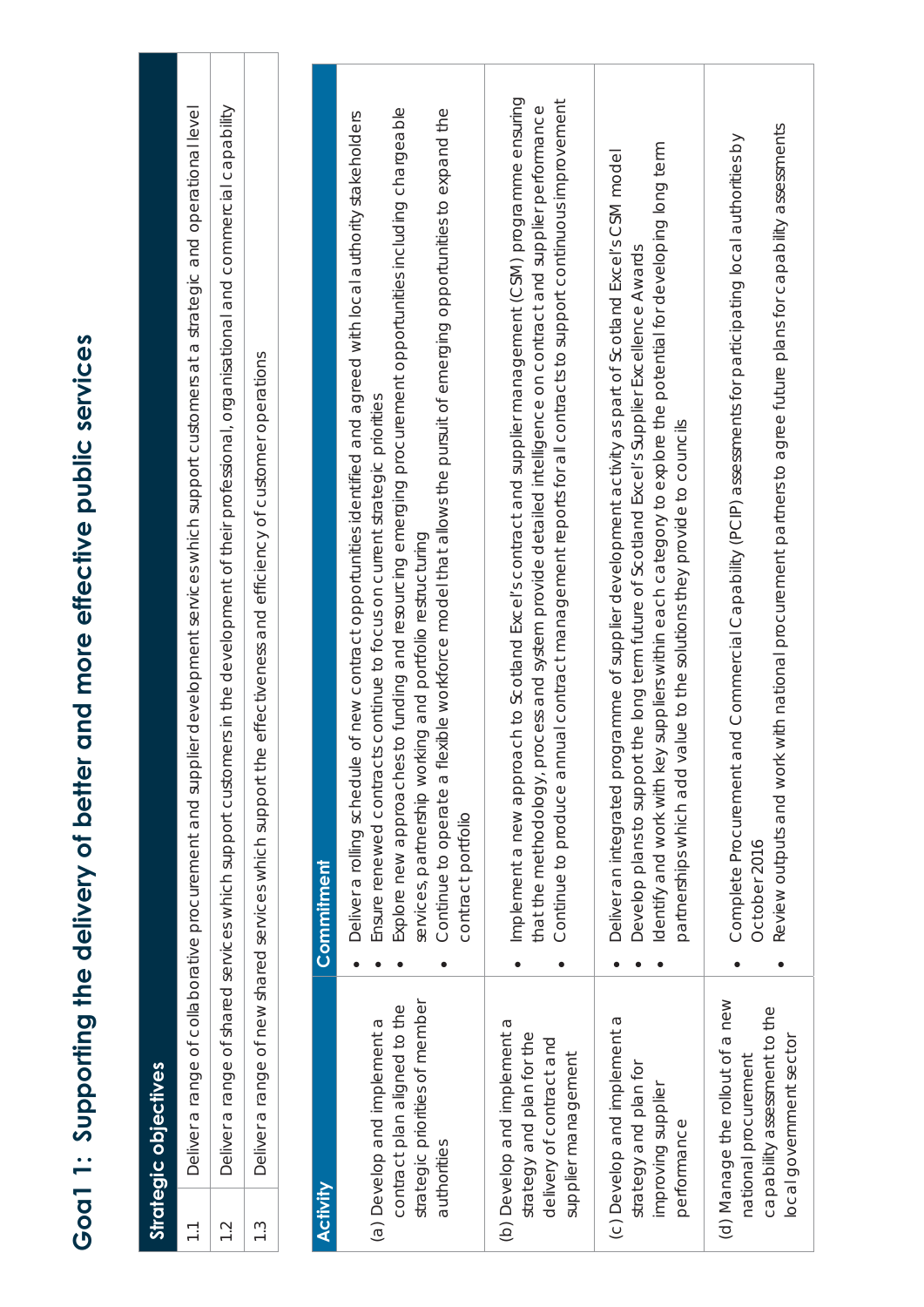| ogramme of procurement capability and change services, providing customers with a<br>Continue to monitor funding and resourcing to support the sustainable delivery of procurement capability and<br>ence which supports change and capability within the sector<br>nd chargeable services<br>change services to the sector<br>Develop and deliver a pr<br>clear menu of inclusive a<br>Deliver an annual confer | Continue to develop and implement eLearning capability for the delivery of training, considering the use of external<br>a strategy and model for the delivery of sector training needs, partnering with educational<br>a strategy to encourage and support new entrants to public procurement, including<br>and professional institutes to deliver training, qualifications and continuing professional development (CPD)<br>graduate trainees and modern apprentices<br>partners where appropriate<br>Develop and implement<br>Develop and implement | Develop plans for reinvesting new streams of funding arising from the development of additional services to support<br>that each new service has a clear value proposition and can be delivered effectively and sustainably by Scotland<br>a strategy for delivering additional shared services, aligned to customer needs, ensuring<br>the continuous growth of the organisation and infrastructure<br>Develop and implement<br>Excel |
|------------------------------------------------------------------------------------------------------------------------------------------------------------------------------------------------------------------------------------------------------------------------------------------------------------------------------------------------------------------------------------------------------------------|-------------------------------------------------------------------------------------------------------------------------------------------------------------------------------------------------------------------------------------------------------------------------------------------------------------------------------------------------------------------------------------------------------------------------------------------------------------------------------------------------------------------------------------------------------|----------------------------------------------------------------------------------------------------------------------------------------------------------------------------------------------------------------------------------------------------------------------------------------------------------------------------------------------------------------------------------------------------------------------------------------|
| procurement and commercial                                                                                                                                                                                                                                                                                                                                                                                       | support professional capability                                                                                                                                                                                                                                                                                                                                                                                                                                                                                                                       | requirements in a changing                                                                                                                                                                                                                                                                                                                                                                                                             |
| support the development of                                                                                                                                                                                                                                                                                                                                                                                       | and encourage new entrants                                                                                                                                                                                                                                                                                                                                                                                                                                                                                                                            | (g) Develop and implement a                                                                                                                                                                                                                                                                                                                                                                                                            |
| (e) Develop and implement a                                                                                                                                                                                                                                                                                                                                                                                      | procurement academy to                                                                                                                                                                                                                                                                                                                                                                                                                                                                                                                                | councils which meets their                                                                                                                                                                                                                                                                                                                                                                                                             |
| programme to lead and                                                                                                                                                                                                                                                                                                                                                                                            | (f) Develop and implement a                                                                                                                                                                                                                                                                                                                                                                                                                                                                                                                           | shared service offering for                                                                                                                                                                                                                                                                                                                                                                                                            |
| Capability                                                                                                                                                                                                                                                                                                                                                                                                       | to public procurement                                                                                                                                                                                                                                                                                                                                                                                                                                                                                                                                 | public sector landscape                                                                                                                                                                                                                                                                                                                                                                                                                |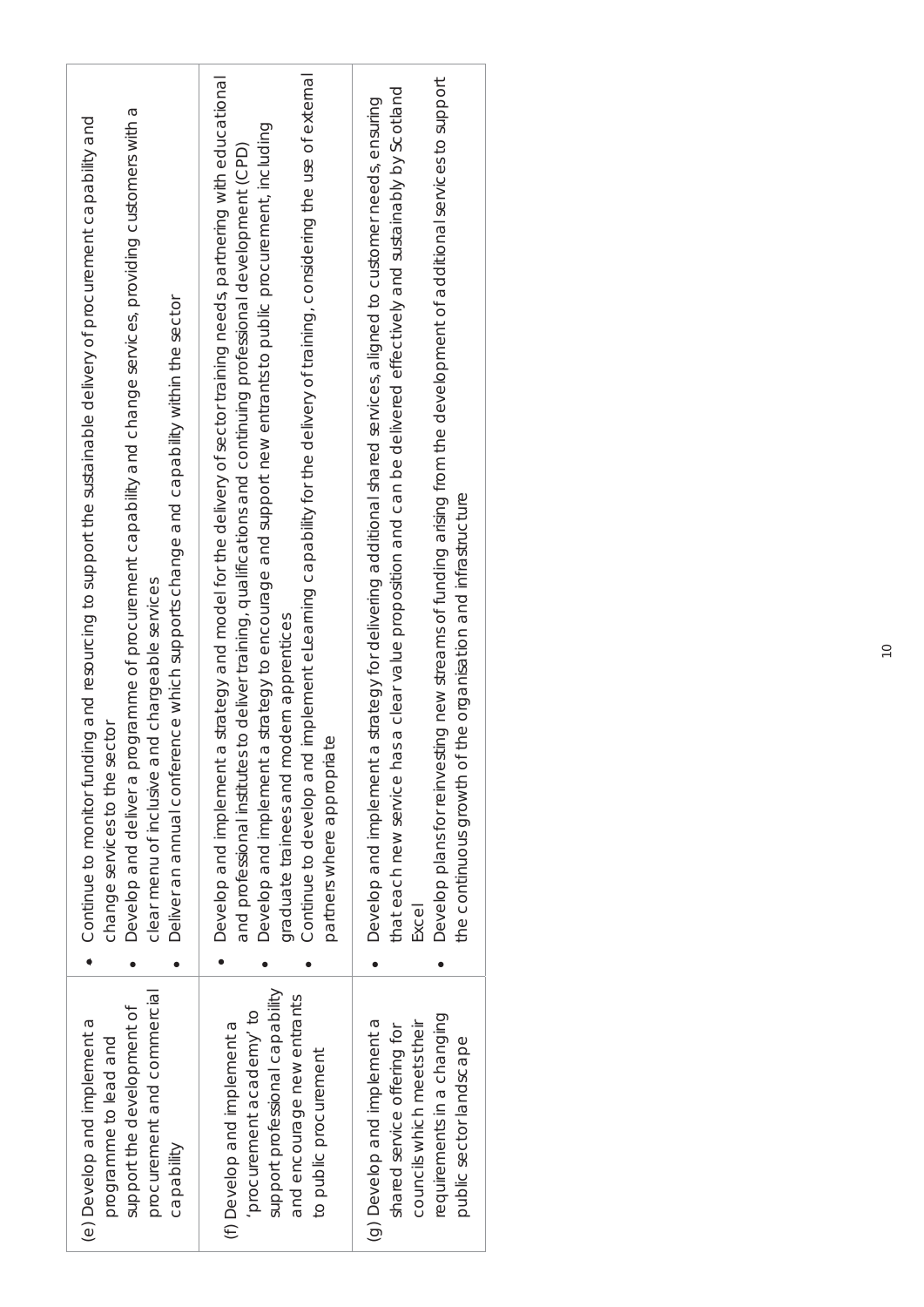| <b>Activity</b><br>2.2<br>$2.\overline{3}$<br>2.1 | Work with stakeholders to develop procurement strategi<br>government policy priorities<br>procurement and/or public<br>strategies for responding to<br>support local and national<br>collaborative frameworks<br>(a) Develop and implement<br>(b) Ensure Scotland Excel's<br>Strategic objectives<br>sector legislation | commitments<br>Commitment | Continue to consider workforce matters in collaborative tenders, monitoring and reporting on supplier Living Wage<br>sector in meeting duties arising from the introduction of the new procurement legislation<br>Continue to consider other policy areas that can be supported through collaborative tenders, (e.g. fairly traded<br>incils with meeting their duties arising from the Waste (Scotland) Regulations though the<br>a plan to support participation by local companies in collaborative tenders, providing<br>Monitor risks and/or opportunities arising from the local planning aspects of the Community Empowerment Bill<br>Continue to develop plans to engage with Integrated Joint Boards (UBs) to secure social care procurement<br>Continue to develop social care frameworks around national outcomes, (e.g. GIRFEC, Keys to Life)<br>ies which support the delivery of national and local policy priorities<br>Continue to support the roll out of recommendations arising from the Construction Review<br>Lead and support customers in the development and implementation of best practice in sustainable procurement<br>regular reports to councils on the economic impact delivered for their area<br>Deliver positive and measurable social, economic and environmental impact to local communities<br>opportunities arising from the Public Bodies (Joint Working) Act<br>products, health and nutrition, organic and local produce)<br>development and delivery of waste services frameworks<br>Continue to support cou<br>Develop and implement<br>Continue to support our |
|---------------------------------------------------|-------------------------------------------------------------------------------------------------------------------------------------------------------------------------------------------------------------------------------------------------------------------------------------------------------------------------|---------------------------|------------------------------------------------------------------------------------------------------------------------------------------------------------------------------------------------------------------------------------------------------------------------------------------------------------------------------------------------------------------------------------------------------------------------------------------------------------------------------------------------------------------------------------------------------------------------------------------------------------------------------------------------------------------------------------------------------------------------------------------------------------------------------------------------------------------------------------------------------------------------------------------------------------------------------------------------------------------------------------------------------------------------------------------------------------------------------------------------------------------------------------------------------------------------------------------------------------------------------------------------------------------------------------------------------------------------------------------------------------------------------------------------------------------------------------------------------------------------------------------------------------------------------------------------------------------------------------------------------------|
|                                                   | collaborative frameworks<br>(c) Ensure Scotland Excel's<br>economic outcomes<br>support positive local                                                                                                                                                                                                                  |                           | community benefits in collaborative tenders to support employment, training and social<br>Develop a strategy for engaging with supported businesses to increase opportunities for contract participation<br>Continue to develop Scotland Excel's community benefits tracking system and provide regular reports to local<br>authorities on the impact in their local area<br>and/or working with local authorities<br>Continue to incorporate<br>nclusion at a local level                                                                                                                                                                                                                                                                                                                                                                                                                                                                                                                                                                                                                                                                                                                                                                                                                                                                                                                                                                                                                                                                                                                                 |

**Goa1 2: Being sustainable in everything we do** 

Goa1 2: Being sustainable in everything we do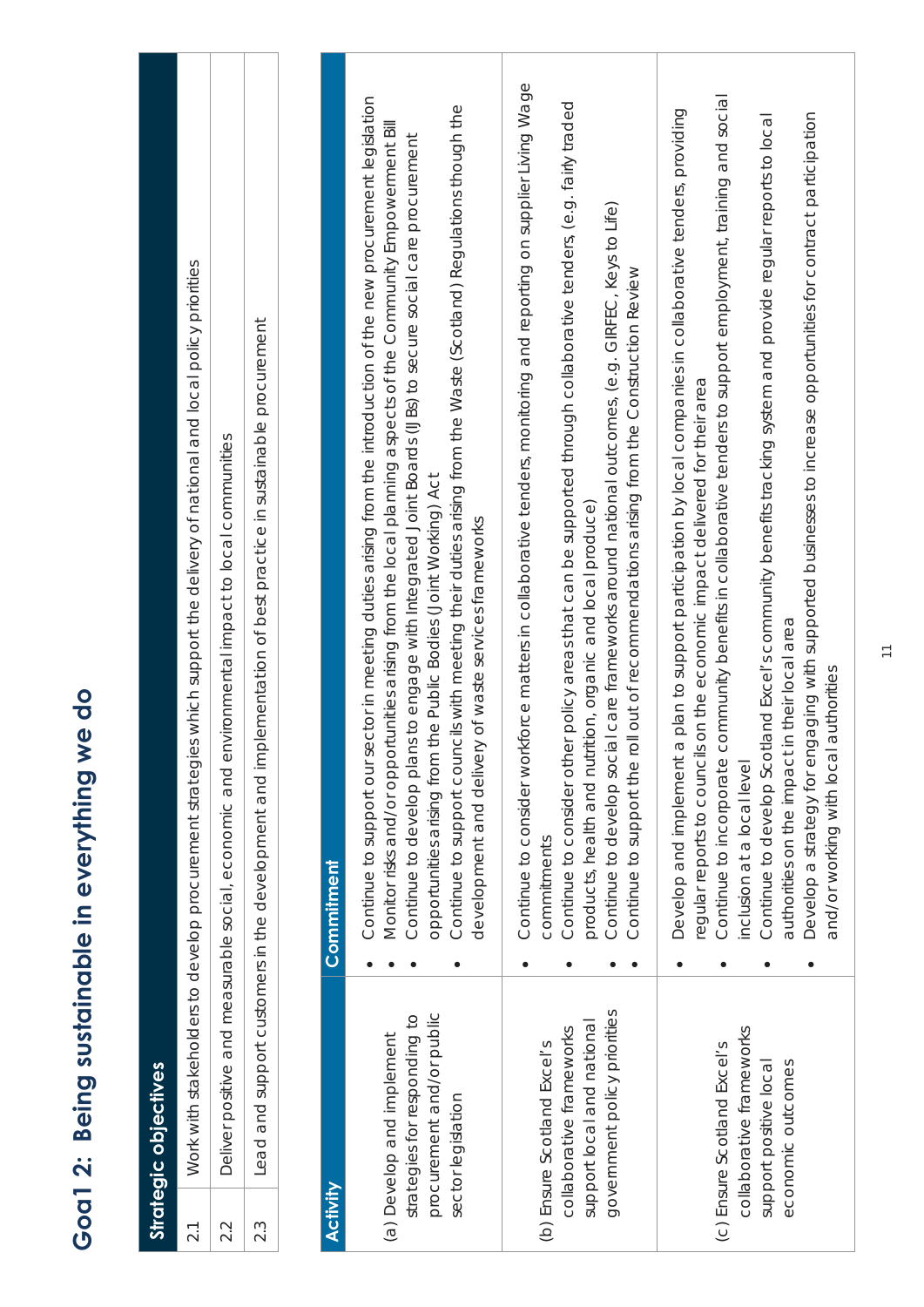| Continue to implement Scotland Excel's waste category strategy to support local authority compliance with climate<br>Continue to assess and mitigate the environmental impact of collaborative contracts<br>is to recover value from waste<br>change targets and effort | Continue to work with partners to develop, deliver and promote tools and guidance which support sustainable<br>Continue to monitor, review and report on macro-environmental factors affecting public procuremt, sharing<br>authorities with meeting their sustainability duties arising from the introduction of new<br>Develop a sustainable procurement strategy to guide and support all aspects of sustainable procurement<br>procurement practices, (e.g. Flexible Framework)<br>intelligence and guidance with local authorities<br>Continue to support local<br>procurement legislation |
|-------------------------------------------------------------------------------------------------------------------------------------------------------------------------------------------------------------------------------------------------------------------------|-------------------------------------------------------------------------------------------------------------------------------------------------------------------------------------------------------------------------------------------------------------------------------------------------------------------------------------------------------------------------------------------------------------------------------------------------------------------------------------------------------------------------------------------------------------------------------------------------|
| support local government<br>environmental duties and<br>collaborative frameworks<br>(d) Ensure Scotland Excel's<br>policies                                                                                                                                             | (e) Champion the development<br>and dissemination of best<br>practice in sustainable<br>procurement                                                                                                                                                                                                                                                                                                                                                                                                                                                                                             |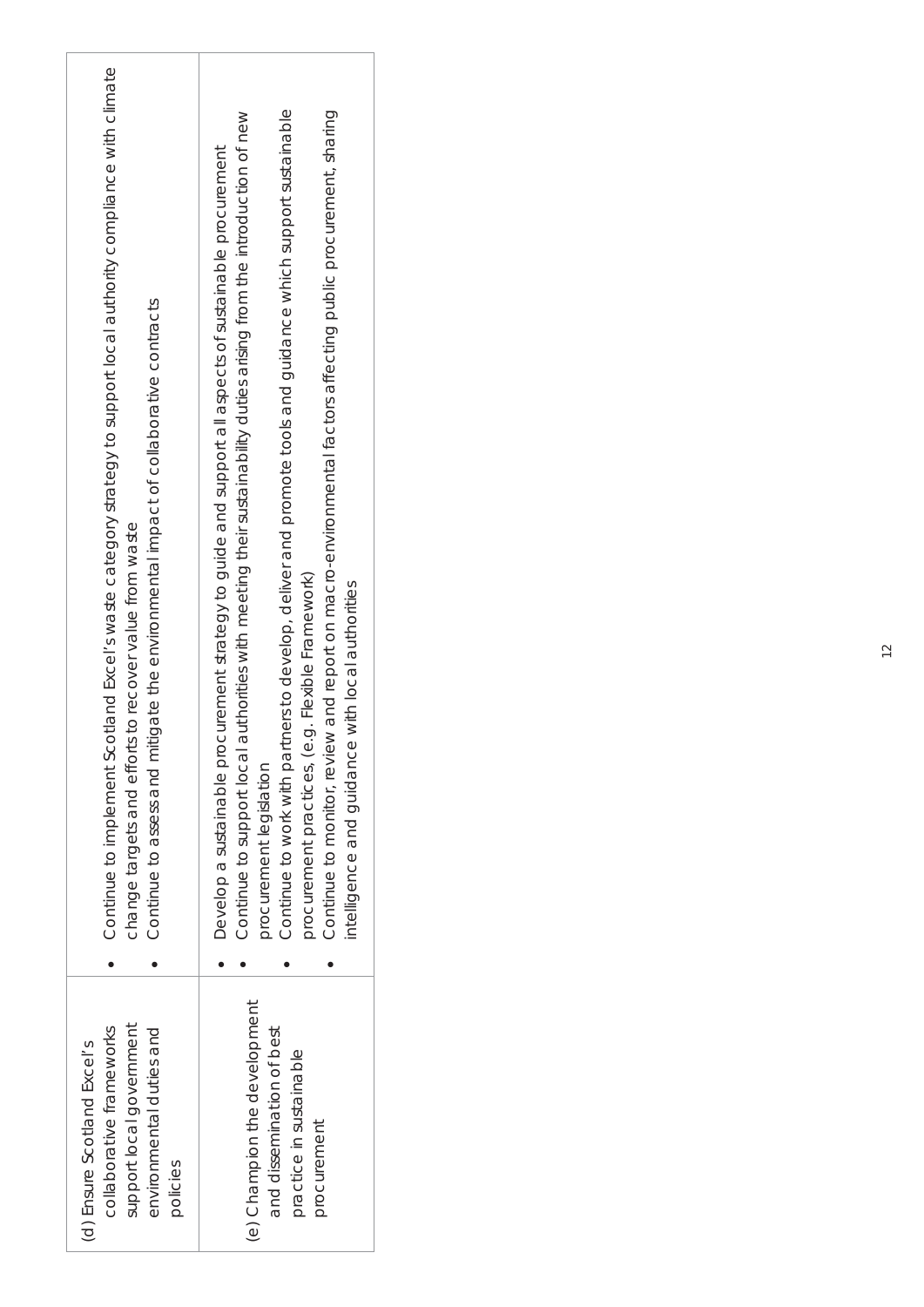| s: Placina customers at the heart of our busines |
|--------------------------------------------------|
|                                                  |
|                                                  |
| Goal 3:                                          |

**Strategic objectives** 

Strategic objectives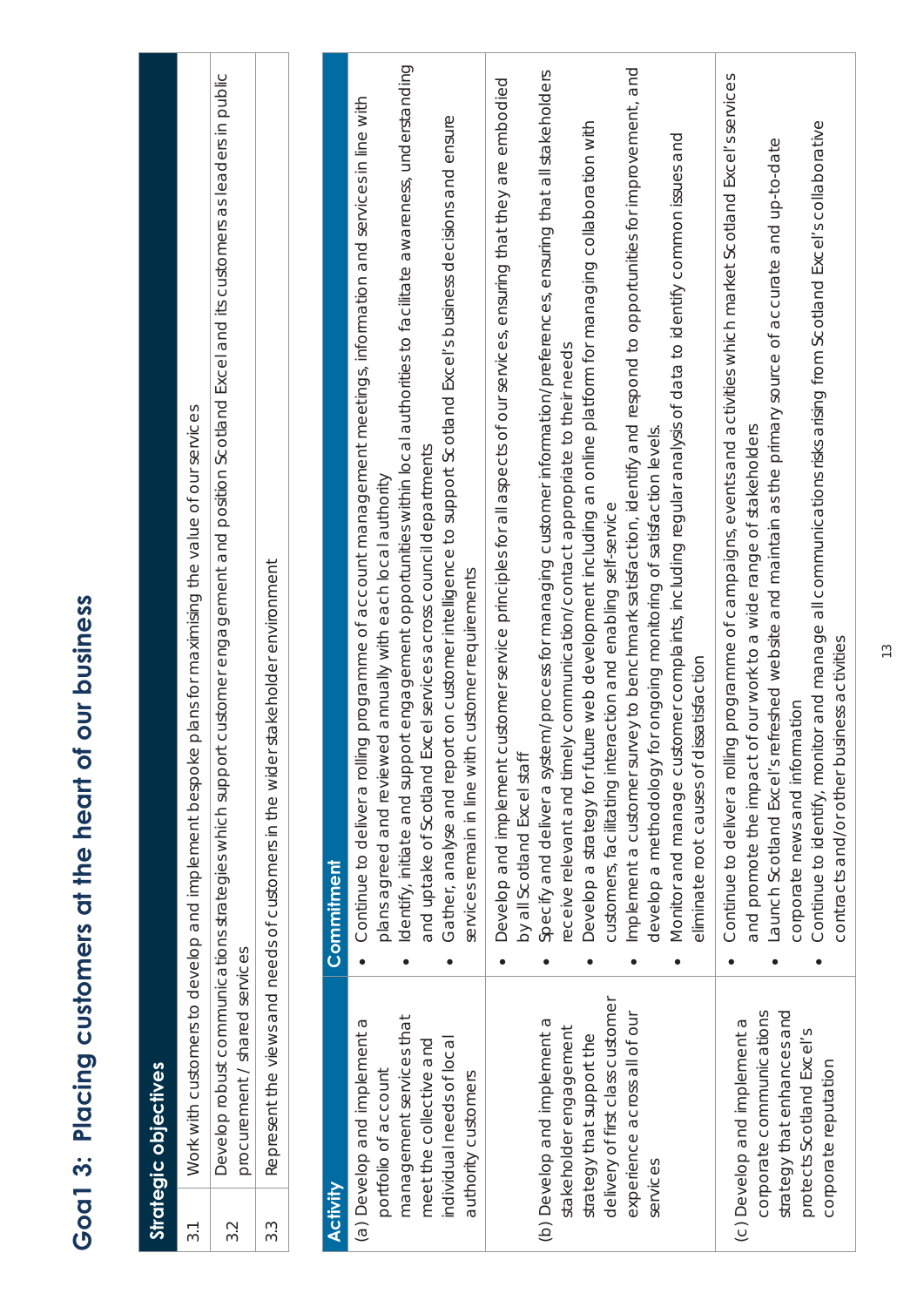| Continue to develop and market a segmented membership offering for existing associate members, with clear costs,<br>Develop and implement a strategy to identify and secure new associate members to increase contract spend,<br>achieve better pricing/benefits for all members, and generate funding for reinvestment in Scotland Excel<br>benefits and transparency around contract usage | champion the views and requirements of the sector within the Public Procurement Reform<br>Continue to develop relationships and build influence with key partners and representative bodies for public service<br>Continue to develop and maintain relationships with key national/local bodies or groups that can influence public<br>Continue to host and/or attend local authority forums to share information, reach consensus on sector views and<br>areas supported by collaborative procurement, (e.g. SFT, SOCOTS, Social Work Scotland, Zero Waste Scotland)<br>Programme, and strengthen positive working partnerships with other Centres of Procurement Expertise<br>ement Service, Scottish Care, CCPS, FSB, Chambers of Commerce)<br>secure a mandate to lead/influence on behalf of the sector where appropriate<br>policy, (e.g. COSLA, Improv<br>Continue to represent and |
|----------------------------------------------------------------------------------------------------------------------------------------------------------------------------------------------------------------------------------------------------------------------------------------------------------------------------------------------------------------------------------------------|--------------------------------------------------------------------------------------------------------------------------------------------------------------------------------------------------------------------------------------------------------------------------------------------------------------------------------------------------------------------------------------------------------------------------------------------------------------------------------------------------------------------------------------------------------------------------------------------------------------------------------------------------------------------------------------------------------------------------------------------------------------------------------------------------------------------------------------------------------------------------------------------|
|                                                                                                                                                                                                                                                                                                                                                                                              |                                                                                                                                                                                                                                                                                                                                                                                                                                                                                                                                                                                                                                                                                                                                                                                                                                                                                            |
| model for associate members<br>which delivers clear business<br>(d) Develop and implement a<br>and financial benefits to<br>Scotland Excel and the<br>membership base                                                                                                                                                                                                                        | programme for engaging with<br>ensure Scotland Excel has the<br>right partnerships in place to<br>(e) Develop and implement a<br>the wider public sector to<br>support the needs of its<br>customers                                                                                                                                                                                                                                                                                                                                                                                                                                                                                                                                                                                                                                                                                       |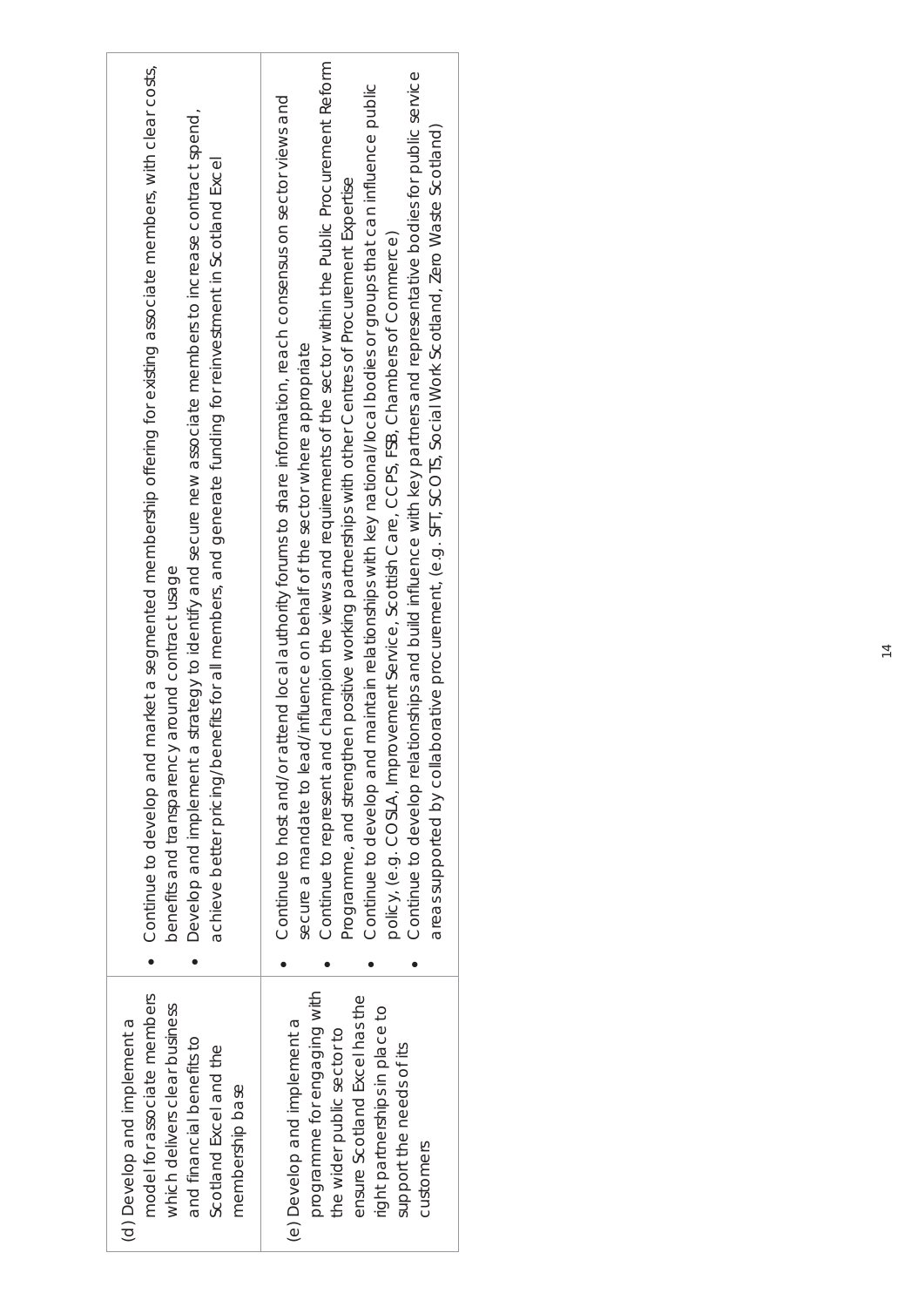| <b>Activity</b><br>4.2<br>$\overline{4}$ .<br>4.3 | Scotland Excel's future<br>development, performance<br>continuous improvement of<br>programmes to support the<br>(a) Develop and implement a<br>(b) Develop and implement<br>strategy to support staff<br>recruitment, retention,<br>Strategic objectives<br>and engagement | Continue to develop and implement a programme of ICT and systems development to support the delivery of business<br>Implement robust strategies, governance, risk management and funding models which demonstrate a measurable return on investment and secure<br>Continue to implement employee development plans which are clearly aligned to identified corporate and personal<br>Continue to implement rolling workforce forecasts and plans to ensure that Scotland Excel always has the right mix of<br>and Excel's transformation programme to ensure it continues to support the delivery of the<br>is and behaviours are clearly aligned with Scotland Excel's vision, mission, values and plans<br>training needs, offer a route to career progression, support staff retention and ensure effective succession planning<br>implement a recruitment management strategy, including the implementation of a new<br>Continue to establish an information ICT infrastructure to support organisational flexibility and growth, and provide<br>n employee performance management policy and process which ensures that all job<br>Develop and implement an employee engagement and reward strategy to support staff motivation, retention,<br>activities identified in the 2015-18 corporate strategy, operational plans and the transformation programme<br>Implement best practice processes and technology which support the efficient and effective delivery of services to customers<br>Implement organisational development policies which support a highly skilled, motivated and engaged workforce<br>people and skills to deliver its corporate strategy and operational plans<br>careers microsite and effective candidate management processes<br>efficient and effective support for all technologies utilised<br>2015-18 corporate strategy and operational plans<br>communication and wellbeing<br>Develop and implement a<br>descriptions, competencie<br>Review and manage Scotl<br>Continue to develop and<br>Commitment |
|---------------------------------------------------|-----------------------------------------------------------------------------------------------------------------------------------------------------------------------------------------------------------------------------------------------------------------------------|-------------------------------------------------------------------------------------------------------------------------------------------------------------------------------------------------------------------------------------------------------------------------------------------------------------------------------------------------------------------------------------------------------------------------------------------------------------------------------------------------------------------------------------------------------------------------------------------------------------------------------------------------------------------------------------------------------------------------------------------------------------------------------------------------------------------------------------------------------------------------------------------------------------------------------------------------------------------------------------------------------------------------------------------------------------------------------------------------------------------------------------------------------------------------------------------------------------------------------------------------------------------------------------------------------------------------------------------------------------------------------------------------------------------------------------------------------------------------------------------------------------------------------------------------------------------------------------------------------------------------------------------------------------------------------------------------------------------------------------------------------------------------------------------------------------------------------------------------------------------------------------------------------------------------------------------------------------------------------------------------------------------------------------------------|
|                                                   | systems and processes<br>business performance,                                                                                                                                                                                                                              | Continue to build relationships with academic, business and professional partners which support the development and<br>Create a quality assurance forum and develop a rolling plan for reviewing and and evaluating key business processes<br>(iiP) and Chartered Institute of Procurement and Supply (CIPS) accreditation, and seek<br>as of the business as appropriate<br>best practice<br>accreditation for other are<br>Retain Investors in People<br>sharing of innovation and                                                                                                                                                                                                                                                                                                                                                                                                                                                                                                                                                                                                                                                                                                                                                                                                                                                                                                                                                                                                                                                                                                                                                                                                                                                                                                                                                                                                                                                                                                                                                            |

**Goa1 4: Becoming the partner of choice for delivering shared services** 

Goal 4: Becoming the partner of choice for delivering shared services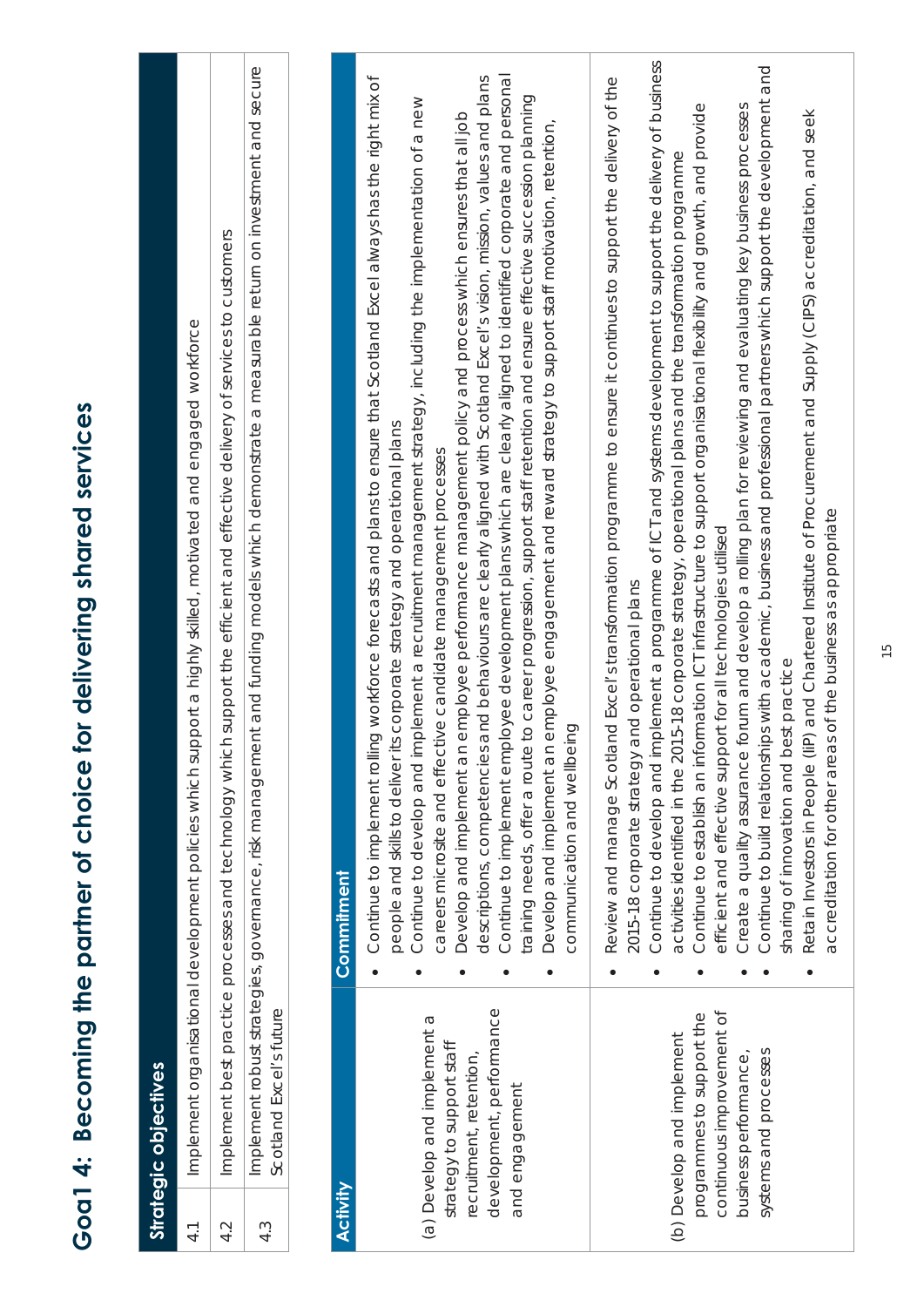| Implement performance monitoring and reporting procedures to facilitate the provision of regular reports on all aspects<br>Continue to review and report on identified corporate and contract risks in line with Scotland Excel's risk management<br>Continue to review and update Scotland Excel's governance model to ensure that it provides the optimum level of<br>plement a rolling plan for reviewing Scotland Excel's corporate policies to ensure they<br>supportive framework for business activities and performance<br>oversight of the organisation's performance and business activities<br>Continue to develop and im<br>provide an appropriate and<br>of business performance<br>methodology and plan | Continue to investigate opportunities for extending business intelligence services to local authority customers, ensuring a<br>Continue to manage data, information and intelligence across the organisation, ensuring that all staff have access to<br>clear value proposition that can be delivered effectively and sustainably by Scotland Excel<br>to deliver their goals<br>the knowledge they require | Continue to review Scotland Excel's business delivery model, ensuring that all fixed and operational costs return optimal<br>plement a transparent funding model, based around core and chargeable services, to<br>Complete ongoing reviews of the funding and business delivery models, incorporating costs and revenues from the<br>Continue to explore opportunities for securing and managing rebates and/or supplier levies from collaborative<br>contracts on behalf of councils to support reinvestment in Scotland Excel's future growth<br>finance the organisation between 2015 and 2018<br>launch of new shared services as appropriate<br>efficiency and value for money<br>Continue to develop and im |
|-----------------------------------------------------------------------------------------------------------------------------------------------------------------------------------------------------------------------------------------------------------------------------------------------------------------------------------------------------------------------------------------------------------------------------------------------------------------------------------------------------------------------------------------------------------------------------------------------------------------------------------------------------------------------------------------------------------------------|-------------------------------------------------------------------------------------------------------------------------------------------------------------------------------------------------------------------------------------------------------------------------------------------------------------------------------------------------------------------------------------------------------------|--------------------------------------------------------------------------------------------------------------------------------------------------------------------------------------------------------------------------------------------------------------------------------------------------------------------------------------------------------------------------------------------------------------------------------------------------------------------------------------------------------------------------------------------------------------------------------------------------------------------------------------------------------------------------------------------------------------------|
| (c) Ensure that Scotland Excel<br>management and policies<br>effective governance, risk<br>delivers its plans through                                                                                                                                                                                                                                                                                                                                                                                                                                                                                                                                                                                                 | (d) Develop and implement a<br>business intelligence within<br>Scotland Excel and across<br>analysing and distributing<br>strategy for gathering,<br>the sector                                                                                                                                                                                                                                             | delivery model for Scotland<br>(e) Develop and implement a<br>sustainable funding and<br>clear, transparent and<br>Excel                                                                                                                                                                                                                                                                                                                                                                                                                                                                                                                                                                                           |